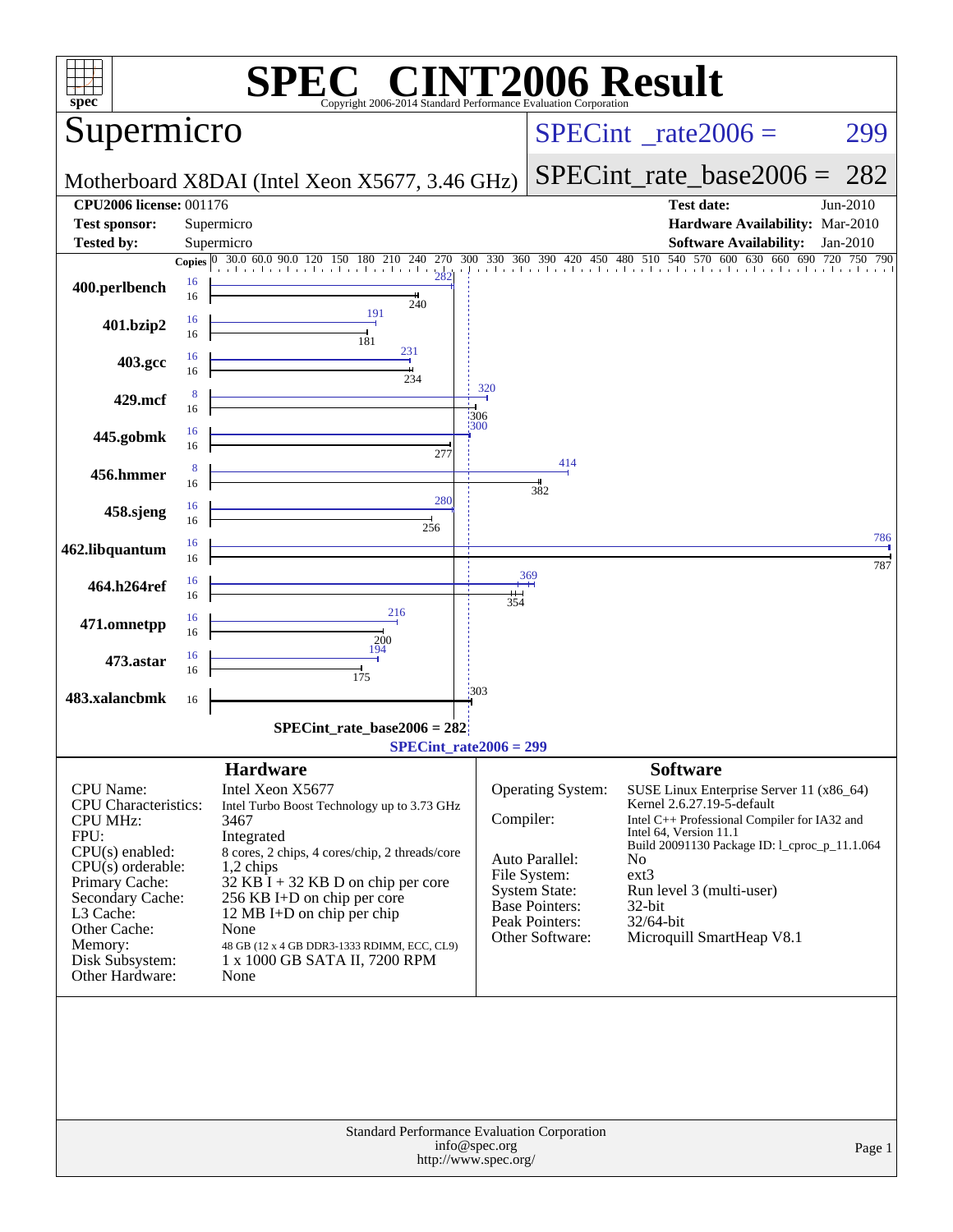

# **[SPEC CINT2006 Result](http://www.spec.org/auto/cpu2006/Docs/result-fields.html#SPECCINT2006Result)**

## Supermicro

### SPECint rate $2006 = 299$

Motherboard X8DAI (Intel Xeon X5677, 3.46 GHz)

[SPECint\\_rate\\_base2006 =](http://www.spec.org/auto/cpu2006/Docs/result-fields.html#SPECintratebase2006) 282

**[CPU2006 license:](http://www.spec.org/auto/cpu2006/Docs/result-fields.html#CPU2006license)** 001176 **[Test date:](http://www.spec.org/auto/cpu2006/Docs/result-fields.html#Testdate)** Jun-2010

**[Test sponsor:](http://www.spec.org/auto/cpu2006/Docs/result-fields.html#Testsponsor)** Supermicro **[Hardware Availability:](http://www.spec.org/auto/cpu2006/Docs/result-fields.html#HardwareAvailability)** Mar-2010 **[Tested by:](http://www.spec.org/auto/cpu2006/Docs/result-fields.html#Testedby)** Supermicro **[Software Availability:](http://www.spec.org/auto/cpu2006/Docs/result-fields.html#SoftwareAvailability)** Jan-2010

#### **[Results Table](http://www.spec.org/auto/cpu2006/Docs/result-fields.html#ResultsTable)**

|                    | <b>Base</b>   |                |       |                                                                                                          |            |                |                  |               | <b>Peak</b>    |              |                |              |                |              |  |
|--------------------|---------------|----------------|-------|----------------------------------------------------------------------------------------------------------|------------|----------------|------------------|---------------|----------------|--------------|----------------|--------------|----------------|--------------|--|
| <b>Benchmark</b>   | <b>Copies</b> | <b>Seconds</b> | Ratio | <b>Seconds</b>                                                                                           | Ratio      | <b>Seconds</b> | Ratio            | <b>Copies</b> | <b>Seconds</b> | <b>Ratio</b> | <b>Seconds</b> | <b>Ratio</b> | <b>Seconds</b> | <b>Ratio</b> |  |
| 400.perlbench      | 16            | 651            | 240   | 659                                                                                                      | 237        | 650            | 241              | 16            | 554            | 282          | 561            | 279          | 554            | 282          |  |
| 401.bzip2          | 16            | 851            | 181   | 852                                                                                                      | 181        | 853            | 181              | 16            | 807            | 191          | 807            | 191          | 806            | 192          |  |
| $403.\mathrm{gcc}$ | 16            | 549            | 234   | 549                                                                                                      | 234        | 558            | 231              | 16            | 556            | 232          | 558            | 231          | 559            | 231          |  |
| $429$ .mcf         | 16            | 474            | 308   | 476                                                                                                      | <b>306</b> | 476            | 306              |               | 228            | 321          | 228            | 320          | 228            | 320          |  |
| $445$ .gobmk       | 16            | 605            | 278   | 607                                                                                                      | 277        | 607            | 277              | 16            | 559            | 300          | 557            | 301          | 559            | 300          |  |
| 456.hmmer          | 16            | 391            | 382   | 393                                                                                                      | 380l       | 391            | 382              |               | 180            | 414          | 180            | 414          | 180            | 414          |  |
| 458 sjeng          | 16            | 756            | 256   | 756                                                                                                      | 256        | 757            | 256              | 16            | 691            | 280          | 692            | 280          | 686            | 282          |  |
| 462.libquantum     | 16            | 421            | 787   | 421                                                                                                      | 787        | 421            | 787              | 16            | 423            | 784          | 422            | 786          | 421            | 787          |  |
| 464.h264ref        | 16            | 1015           | 349   | 1002                                                                                                     | 354        | 980            | 361              | 16            | 960            | 369          | 994            | 356          | 944            | 375          |  |
| 471.omnetpp        | 16            | 501            | 200   | 500                                                                                                      | <b>200</b> | 499            | <b>200</b>       | 16            | 463            | 216          | 463            | 216          | 463            | 216          |  |
| $473.$ astar       | 16            | 641            | 175   | 641                                                                                                      | <b>175</b> | 643            | 175              | 16            | 580            | 194          | 579            | 194          | 581            | 193          |  |
| 483.xalancbmk      | 16            | 365            | 303   | 365                                                                                                      | 302        | 365            | 303 <sup>I</sup> | 16            | 365            | 303          | 365            | 302          | 365            | 303          |  |
|                    |               |                |       | Results appear in the order in which they were run. Bold underlined text indicates a median measurement. |            |                |                  |               |                |              |                |              |                |              |  |

#### **[Submit Notes](http://www.spec.org/auto/cpu2006/Docs/result-fields.html#SubmitNotes)**

The config file option 'submit' was used. numactl was used to bind copies to the cores

### **[Operating System Notes](http://www.spec.org/auto/cpu2006/Docs/result-fields.html#OperatingSystemNotes)**

'ulimit -s unlimited' was used to set the stack size to unlimited prior to run

#### **[Platform Notes](http://www.spec.org/auto/cpu2006/Docs/result-fields.html#PlatformNotes)**

 Fan speed set to Full Speed in BIOS Setup. As tested, the system used a Supermicro CSE-743TQ-865B chassis and a Maxtrox G550 graphics card. The chassis is configured with a PWS-865-PQ power supply, 2 SNK-P0038P heatsinks, as well as 4 FAN-0074L and 2 FAN-0082L4 cooling fans.

#### **[General Notes](http://www.spec.org/auto/cpu2006/Docs/result-fields.html#GeneralNotes)**

Binaries were compiled on SLES 10 with Binutils 2.18.50.0.7.20080502

## **[Base Compiler Invocation](http://www.spec.org/auto/cpu2006/Docs/result-fields.html#BaseCompilerInvocation)**

[C benchmarks](http://www.spec.org/auto/cpu2006/Docs/result-fields.html#Cbenchmarks): [icc -m32](http://www.spec.org/cpu2006/results/res2010q3/cpu2006-20100622-12008.flags.html#user_CCbase_intel_icc_32bit_5ff4a39e364c98233615fdd38438c6f2)

Continued on next page

Standard Performance Evaluation Corporation [info@spec.org](mailto:info@spec.org) <http://www.spec.org/>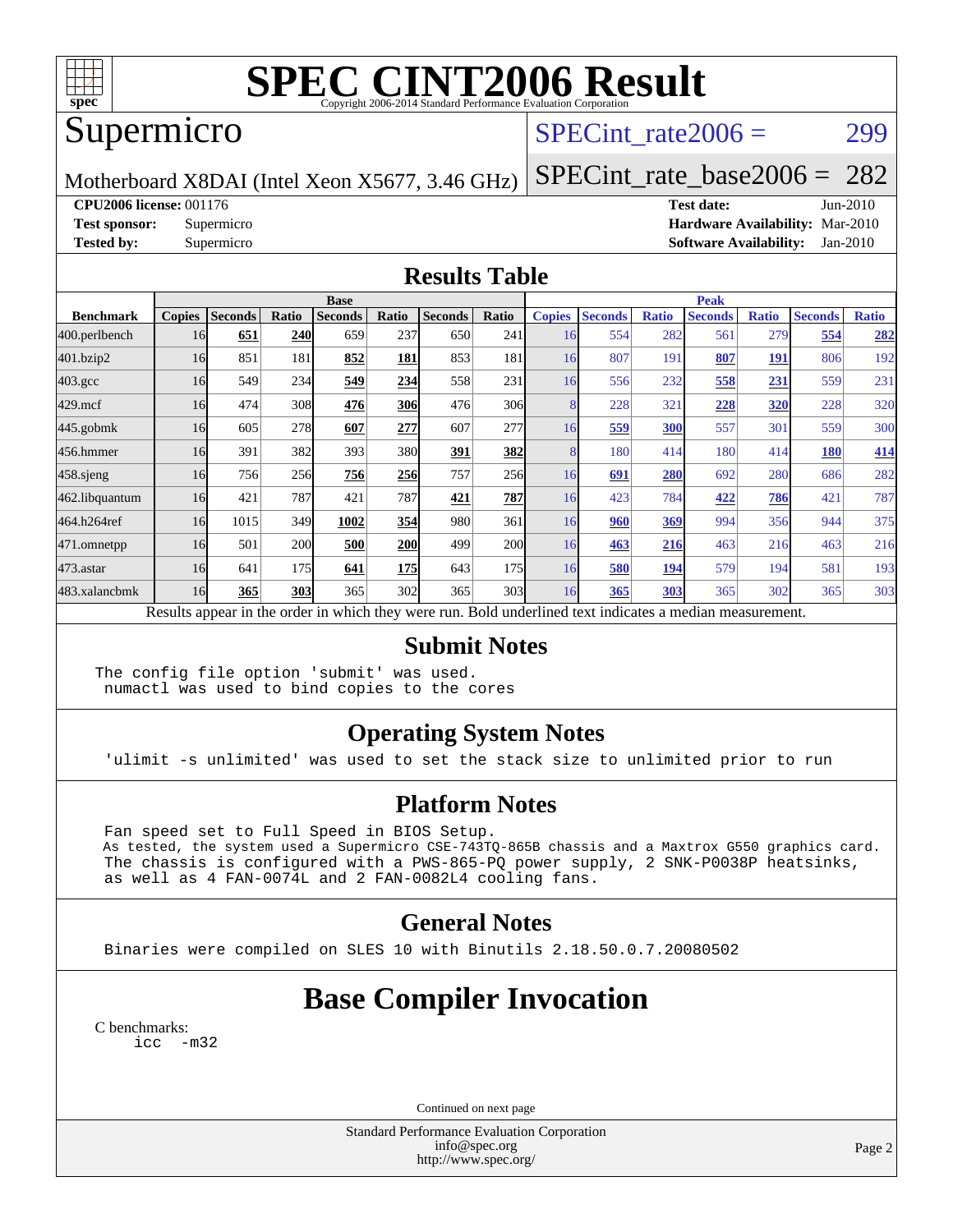| <b>SPEC CINT2006 Result</b><br>$spec^*$<br>Copyright 2006-2014 Standard Performance Evaluation Corporat                                                            |                                                                                                                 |  |  |  |  |  |  |  |
|--------------------------------------------------------------------------------------------------------------------------------------------------------------------|-----------------------------------------------------------------------------------------------------------------|--|--|--|--|--|--|--|
| Supermicro                                                                                                                                                         | $SPECint rate 2006 =$<br>299                                                                                    |  |  |  |  |  |  |  |
| Motherboard X8DAI (Intel Xeon X5677, 3.46 GHz)                                                                                                                     | 282<br>$SPECint_rate_base2006 =$                                                                                |  |  |  |  |  |  |  |
| <b>CPU2006 license: 001176</b><br><b>Test sponsor:</b><br>Supermicro<br><b>Tested by:</b><br>Supermicro                                                            | <b>Test date:</b><br>$Jun-2010$<br>Hardware Availability: Mar-2010<br><b>Software Availability:</b><br>Jan-2010 |  |  |  |  |  |  |  |
| <b>Base Compiler Invocation (Continued)</b><br>C++ benchmarks:<br>icpc -m32                                                                                        |                                                                                                                 |  |  |  |  |  |  |  |
| <b>Base Portability Flags</b><br>400.perlbench: -DSPEC_CPU_LINUX_IA32<br>462.libquantum: - DSPEC_CPU_LINUX<br>483.xalancbmk: -DSPEC_CPU_LINUX                      |                                                                                                                 |  |  |  |  |  |  |  |
| <b>Base Optimization Flags</b><br>C benchmarks:<br>-xSSE4.2 -ipo -03 -no-prec-div -static -opt-prefetch                                                            |                                                                                                                 |  |  |  |  |  |  |  |
| $C_{++}$ benchmarks:<br>-xSSE4.2 -ipo -03 -no-prec-div -opt-prefetch -Wl,-z, muldefs<br>-L/home/cmplr/usr3/alrahate/cpu2006.1.1.ic11.1/libic11.1-32bit -lsmartheap |                                                                                                                 |  |  |  |  |  |  |  |
| <b>Base Other Flags</b>                                                                                                                                            |                                                                                                                 |  |  |  |  |  |  |  |
| C benchmarks:                                                                                                                                                      |                                                                                                                 |  |  |  |  |  |  |  |
| 403.gcc: -Dalloca=_alloca                                                                                                                                          |                                                                                                                 |  |  |  |  |  |  |  |
| <b>Peak Compiler Invocation</b><br>C benchmarks (except as noted below):<br>$\text{icc}$ $-\text{m32}$                                                             |                                                                                                                 |  |  |  |  |  |  |  |
| 401.bzip2: icc -m64                                                                                                                                                |                                                                                                                 |  |  |  |  |  |  |  |
| 456.hmmer: icc -m64                                                                                                                                                |                                                                                                                 |  |  |  |  |  |  |  |
| 458.sjeng: icc -m64                                                                                                                                                |                                                                                                                 |  |  |  |  |  |  |  |
| 462.libquantum: icc -m64                                                                                                                                           |                                                                                                                 |  |  |  |  |  |  |  |

[C++ benchmarks \(except as noted below\):](http://www.spec.org/auto/cpu2006/Docs/result-fields.html#CXXbenchmarksexceptasnotedbelow) [icpc -m32](http://www.spec.org/cpu2006/results/res2010q3/cpu2006-20100622-12008.flags.html#user_CXXpeak_intel_icpc_32bit_4e5a5ef1a53fd332b3c49e69c3330699)

473.astar: [icpc -m64](http://www.spec.org/cpu2006/results/res2010q3/cpu2006-20100622-12008.flags.html#user_peakCXXLD473_astar_intel_icpc_64bit_fc66a5337ce925472a5c54ad6a0de310)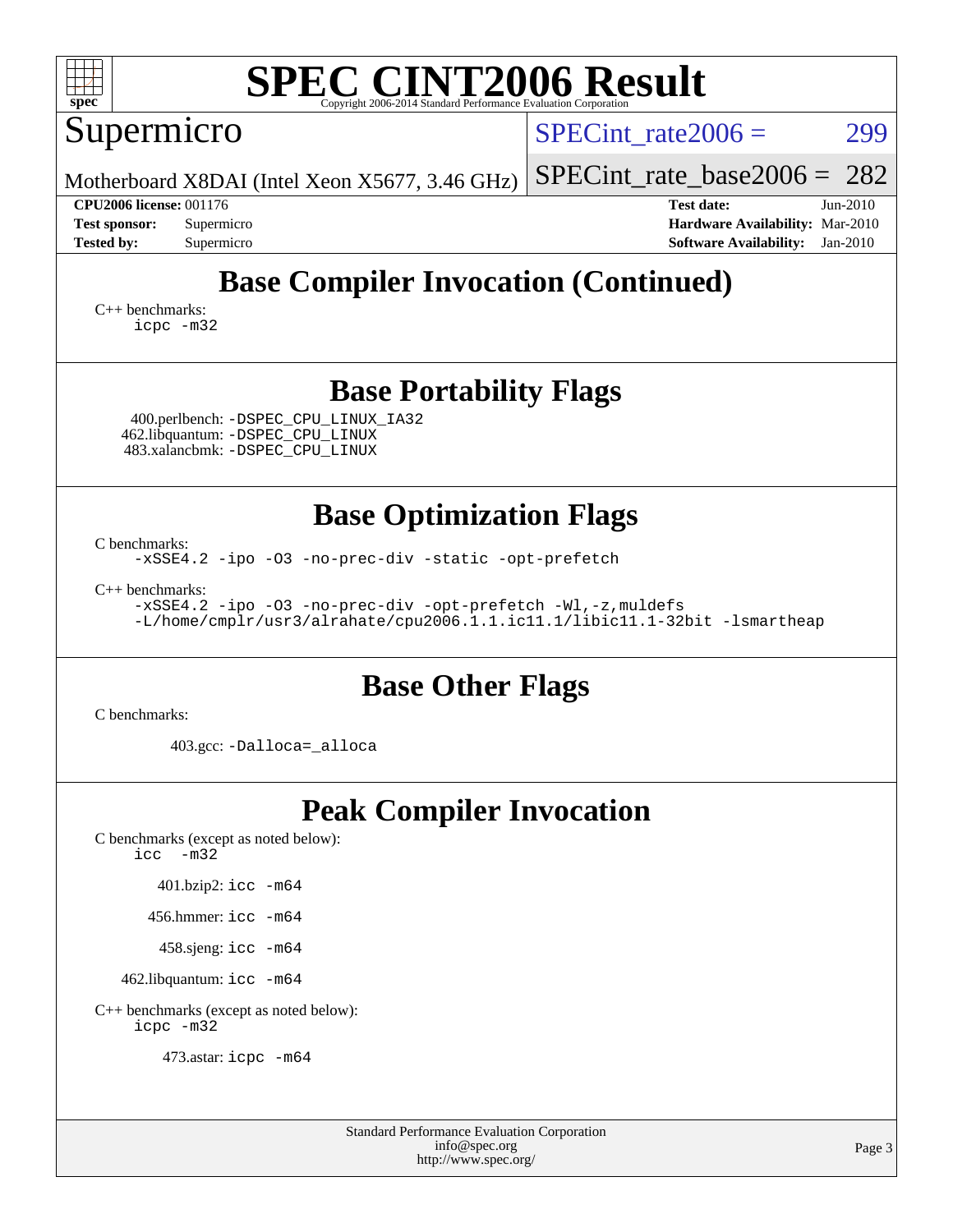

# **[SPEC CINT2006 Result](http://www.spec.org/auto/cpu2006/Docs/result-fields.html#SPECCINT2006Result)**

Supermicro

 $SPECint rate2006 = 299$ 

Motherboard X8DAI (Intel Xeon X5677, 3.46 GHz)

[SPECint\\_rate\\_base2006 =](http://www.spec.org/auto/cpu2006/Docs/result-fields.html#SPECintratebase2006) 282

**[CPU2006 license:](http://www.spec.org/auto/cpu2006/Docs/result-fields.html#CPU2006license)** 001176 **[Test date:](http://www.spec.org/auto/cpu2006/Docs/result-fields.html#Testdate)** Jun-2010 **[Test sponsor:](http://www.spec.org/auto/cpu2006/Docs/result-fields.html#Testsponsor)** Supermicro **[Hardware Availability:](http://www.spec.org/auto/cpu2006/Docs/result-fields.html#HardwareAvailability)** Mar-2010 **[Tested by:](http://www.spec.org/auto/cpu2006/Docs/result-fields.html#Testedby)** Supermicro **[Software Availability:](http://www.spec.org/auto/cpu2006/Docs/result-fields.html#SoftwareAvailability)** Jan-2010

### **[Peak Portability Flags](http://www.spec.org/auto/cpu2006/Docs/result-fields.html#PeakPortabilityFlags)**

 400.perlbench: [-DSPEC\\_CPU\\_LINUX\\_IA32](http://www.spec.org/cpu2006/results/res2010q3/cpu2006-20100622-12008.flags.html#b400.perlbench_peakCPORTABILITY_DSPEC_CPU_LINUX_IA32) 401.bzip2: [-DSPEC\\_CPU\\_LP64](http://www.spec.org/cpu2006/results/res2010q3/cpu2006-20100622-12008.flags.html#suite_peakCPORTABILITY401_bzip2_DSPEC_CPU_LP64) 456.hmmer: [-DSPEC\\_CPU\\_LP64](http://www.spec.org/cpu2006/results/res2010q3/cpu2006-20100622-12008.flags.html#suite_peakCPORTABILITY456_hmmer_DSPEC_CPU_LP64) 458.sjeng: [-DSPEC\\_CPU\\_LP64](http://www.spec.org/cpu2006/results/res2010q3/cpu2006-20100622-12008.flags.html#suite_peakCPORTABILITY458_sjeng_DSPEC_CPU_LP64) 462.libquantum: [-DSPEC\\_CPU\\_LP64](http://www.spec.org/cpu2006/results/res2010q3/cpu2006-20100622-12008.flags.html#suite_peakCPORTABILITY462_libquantum_DSPEC_CPU_LP64) [-DSPEC\\_CPU\\_LINUX](http://www.spec.org/cpu2006/results/res2010q3/cpu2006-20100622-12008.flags.html#b462.libquantum_peakCPORTABILITY_DSPEC_CPU_LINUX) 473.astar: [-DSPEC\\_CPU\\_LP64](http://www.spec.org/cpu2006/results/res2010q3/cpu2006-20100622-12008.flags.html#suite_peakCXXPORTABILITY473_astar_DSPEC_CPU_LP64) 483.xalancbmk: [-DSPEC\\_CPU\\_LINUX](http://www.spec.org/cpu2006/results/res2010q3/cpu2006-20100622-12008.flags.html#b483.xalancbmk_peakCXXPORTABILITY_DSPEC_CPU_LINUX)

## **[Peak Optimization Flags](http://www.spec.org/auto/cpu2006/Docs/result-fields.html#PeakOptimizationFlags)**

[C benchmarks](http://www.spec.org/auto/cpu2006/Docs/result-fields.html#Cbenchmarks):

Standard Performance Evaluation Corporation 400.perlbench: [-xSSE4.2](http://www.spec.org/cpu2006/results/res2010q3/cpu2006-20100622-12008.flags.html#user_peakPASS2_CFLAGSPASS2_LDCFLAGS400_perlbench_f-xSSE42_f91528193cf0b216347adb8b939d4107)(pass 2) [-prof-gen](http://www.spec.org/cpu2006/results/res2010q3/cpu2006-20100622-12008.flags.html#user_peakPASS1_CFLAGSPASS1_LDCFLAGS400_perlbench_prof_gen_e43856698f6ca7b7e442dfd80e94a8fc)(pass 1) [-ipo](http://www.spec.org/cpu2006/results/res2010q3/cpu2006-20100622-12008.flags.html#user_peakPASS2_CFLAGSPASS2_LDCFLAGS400_perlbench_f-ipo)(pass 2) [-O3](http://www.spec.org/cpu2006/results/res2010q3/cpu2006-20100622-12008.flags.html#user_peakPASS2_CFLAGSPASS2_LDCFLAGS400_perlbench_f-O3)(pass 2) [-no-prec-div](http://www.spec.org/cpu2006/results/res2010q3/cpu2006-20100622-12008.flags.html#user_peakPASS2_CFLAGSPASS2_LDCFLAGS400_perlbench_f-no-prec-div)(pass 2) [-static](http://www.spec.org/cpu2006/results/res2010q3/cpu2006-20100622-12008.flags.html#user_peakPASS2_CFLAGSPASS2_LDCFLAGS400_perlbench_f-static)(pass 2) [-prof-use](http://www.spec.org/cpu2006/results/res2010q3/cpu2006-20100622-12008.flags.html#user_peakPASS2_CFLAGSPASS2_LDCFLAGS400_perlbench_prof_use_bccf7792157ff70d64e32fe3e1250b55)(pass 2) [-ansi-alias](http://www.spec.org/cpu2006/results/res2010q3/cpu2006-20100622-12008.flags.html#user_peakCOPTIMIZE400_perlbench_f-ansi-alias) 401.bzip2: [-xSSE4.2](http://www.spec.org/cpu2006/results/res2010q3/cpu2006-20100622-12008.flags.html#user_peakPASS2_CFLAGSPASS2_LDCFLAGS401_bzip2_f-xSSE42_f91528193cf0b216347adb8b939d4107)(pass 2) [-prof-gen](http://www.spec.org/cpu2006/results/res2010q3/cpu2006-20100622-12008.flags.html#user_peakPASS1_CFLAGSPASS1_LDCFLAGS401_bzip2_prof_gen_e43856698f6ca7b7e442dfd80e94a8fc)(pass 1) [-ipo](http://www.spec.org/cpu2006/results/res2010q3/cpu2006-20100622-12008.flags.html#user_peakPASS2_CFLAGSPASS2_LDCFLAGS401_bzip2_f-ipo)(pass 2) [-O3](http://www.spec.org/cpu2006/results/res2010q3/cpu2006-20100622-12008.flags.html#user_peakPASS2_CFLAGSPASS2_LDCFLAGS401_bzip2_f-O3)(pass 2) [-no-prec-div](http://www.spec.org/cpu2006/results/res2010q3/cpu2006-20100622-12008.flags.html#user_peakPASS2_CFLAGSPASS2_LDCFLAGS401_bzip2_f-no-prec-div)(pass 2) [-static](http://www.spec.org/cpu2006/results/res2010q3/cpu2006-20100622-12008.flags.html#user_peakPASS2_CFLAGSPASS2_LDCFLAGS401_bzip2_f-static)(pass 2) [-prof-use](http://www.spec.org/cpu2006/results/res2010q3/cpu2006-20100622-12008.flags.html#user_peakPASS2_CFLAGSPASS2_LDCFLAGS401_bzip2_prof_use_bccf7792157ff70d64e32fe3e1250b55)(pass 2) [-opt-prefetch](http://www.spec.org/cpu2006/results/res2010q3/cpu2006-20100622-12008.flags.html#user_peakCOPTIMIZE401_bzip2_f-opt-prefetch) [-ansi-alias](http://www.spec.org/cpu2006/results/res2010q3/cpu2006-20100622-12008.flags.html#user_peakCOPTIMIZE401_bzip2_f-ansi-alias) [-auto-ilp32](http://www.spec.org/cpu2006/results/res2010q3/cpu2006-20100622-12008.flags.html#user_peakCOPTIMIZE401_bzip2_f-auto-ilp32) 403.gcc: [-xSSE4.2](http://www.spec.org/cpu2006/results/res2010q3/cpu2006-20100622-12008.flags.html#user_peakCOPTIMIZE403_gcc_f-xSSE42_f91528193cf0b216347adb8b939d4107) [-ipo](http://www.spec.org/cpu2006/results/res2010q3/cpu2006-20100622-12008.flags.html#user_peakCOPTIMIZE403_gcc_f-ipo) [-O3](http://www.spec.org/cpu2006/results/res2010q3/cpu2006-20100622-12008.flags.html#user_peakCOPTIMIZE403_gcc_f-O3) [-no-prec-div](http://www.spec.org/cpu2006/results/res2010q3/cpu2006-20100622-12008.flags.html#user_peakCOPTIMIZE403_gcc_f-no-prec-div) [-static](http://www.spec.org/cpu2006/results/res2010q3/cpu2006-20100622-12008.flags.html#user_peakCOPTIMIZE403_gcc_f-static) 429.mcf: [-xSSE4.2](http://www.spec.org/cpu2006/results/res2010q3/cpu2006-20100622-12008.flags.html#user_peakCOPTIMIZE429_mcf_f-xSSE42_f91528193cf0b216347adb8b939d4107) [-ipo](http://www.spec.org/cpu2006/results/res2010q3/cpu2006-20100622-12008.flags.html#user_peakCOPTIMIZE429_mcf_f-ipo) [-O3](http://www.spec.org/cpu2006/results/res2010q3/cpu2006-20100622-12008.flags.html#user_peakCOPTIMIZE429_mcf_f-O3) [-no-prec-div](http://www.spec.org/cpu2006/results/res2010q3/cpu2006-20100622-12008.flags.html#user_peakCOPTIMIZE429_mcf_f-no-prec-div) [-static](http://www.spec.org/cpu2006/results/res2010q3/cpu2006-20100622-12008.flags.html#user_peakCOPTIMIZE429_mcf_f-static) [-opt-prefetch](http://www.spec.org/cpu2006/results/res2010q3/cpu2006-20100622-12008.flags.html#user_peakCOPTIMIZE429_mcf_f-opt-prefetch) 445.gobmk: [-xSSE4.2](http://www.spec.org/cpu2006/results/res2010q3/cpu2006-20100622-12008.flags.html#user_peakPASS2_CFLAGSPASS2_LDCFLAGS445_gobmk_f-xSSE42_f91528193cf0b216347adb8b939d4107)(pass 2) [-prof-gen](http://www.spec.org/cpu2006/results/res2010q3/cpu2006-20100622-12008.flags.html#user_peakPASS1_CFLAGSPASS1_LDCFLAGS445_gobmk_prof_gen_e43856698f6ca7b7e442dfd80e94a8fc)(pass 1) [-prof-use](http://www.spec.org/cpu2006/results/res2010q3/cpu2006-20100622-12008.flags.html#user_peakPASS2_CFLAGSPASS2_LDCFLAGS445_gobmk_prof_use_bccf7792157ff70d64e32fe3e1250b55)(pass 2) [-O2](http://www.spec.org/cpu2006/results/res2010q3/cpu2006-20100622-12008.flags.html#user_peakCOPTIMIZE445_gobmk_f-O2) [-ipo](http://www.spec.org/cpu2006/results/res2010q3/cpu2006-20100622-12008.flags.html#user_peakCOPTIMIZE445_gobmk_f-ipo) [-no-prec-div](http://www.spec.org/cpu2006/results/res2010q3/cpu2006-20100622-12008.flags.html#user_peakCOPTIMIZE445_gobmk_f-no-prec-div) [-ansi-alias](http://www.spec.org/cpu2006/results/res2010q3/cpu2006-20100622-12008.flags.html#user_peakCOPTIMIZE445_gobmk_f-ansi-alias) 456.hmmer: [-xSSE4.2](http://www.spec.org/cpu2006/results/res2010q3/cpu2006-20100622-12008.flags.html#user_peakCOPTIMIZE456_hmmer_f-xSSE42_f91528193cf0b216347adb8b939d4107) [-ipo](http://www.spec.org/cpu2006/results/res2010q3/cpu2006-20100622-12008.flags.html#user_peakCOPTIMIZE456_hmmer_f-ipo) [-O3](http://www.spec.org/cpu2006/results/res2010q3/cpu2006-20100622-12008.flags.html#user_peakCOPTIMIZE456_hmmer_f-O3) [-no-prec-div](http://www.spec.org/cpu2006/results/res2010q3/cpu2006-20100622-12008.flags.html#user_peakCOPTIMIZE456_hmmer_f-no-prec-div) [-static](http://www.spec.org/cpu2006/results/res2010q3/cpu2006-20100622-12008.flags.html#user_peakCOPTIMIZE456_hmmer_f-static) [-unroll2](http://www.spec.org/cpu2006/results/res2010q3/cpu2006-20100622-12008.flags.html#user_peakCOPTIMIZE456_hmmer_f-unroll_784dae83bebfb236979b41d2422d7ec2) [-ansi-alias](http://www.spec.org/cpu2006/results/res2010q3/cpu2006-20100622-12008.flags.html#user_peakCOPTIMIZE456_hmmer_f-ansi-alias) [-auto-ilp32](http://www.spec.org/cpu2006/results/res2010q3/cpu2006-20100622-12008.flags.html#user_peakCOPTIMIZE456_hmmer_f-auto-ilp32)  $458 \text{.}$  sjeng:  $-xSSE4$ .  $2(\text{pass 2})$  -prof-qen(pass 1) [-ipo](http://www.spec.org/cpu2006/results/res2010q3/cpu2006-20100622-12008.flags.html#user_peakPASS2_CFLAGSPASS2_LDCFLAGS458_sjeng_f-ipo)(pass 2) [-O3](http://www.spec.org/cpu2006/results/res2010q3/cpu2006-20100622-12008.flags.html#user_peakPASS2_CFLAGSPASS2_LDCFLAGS458_sjeng_f-O3)(pass 2) [-no-prec-div](http://www.spec.org/cpu2006/results/res2010q3/cpu2006-20100622-12008.flags.html#user_peakPASS2_CFLAGSPASS2_LDCFLAGS458_sjeng_f-no-prec-div)(pass 2) [-static](http://www.spec.org/cpu2006/results/res2010q3/cpu2006-20100622-12008.flags.html#user_peakPASS2_CFLAGSPASS2_LDCFLAGS458_sjeng_f-static)(pass 2) [-prof-use](http://www.spec.org/cpu2006/results/res2010q3/cpu2006-20100622-12008.flags.html#user_peakPASS2_CFLAGSPASS2_LDCFLAGS458_sjeng_prof_use_bccf7792157ff70d64e32fe3e1250b55)(pass 2) [-unroll4](http://www.spec.org/cpu2006/results/res2010q3/cpu2006-20100622-12008.flags.html#user_peakCOPTIMIZE458_sjeng_f-unroll_4e5e4ed65b7fd20bdcd365bec371b81f) [-auto-ilp32](http://www.spec.org/cpu2006/results/res2010q3/cpu2006-20100622-12008.flags.html#user_peakCOPTIMIZE458_sjeng_f-auto-ilp32) 462.libquantum: [-xSSE4.2](http://www.spec.org/cpu2006/results/res2010q3/cpu2006-20100622-12008.flags.html#user_peakCOPTIMIZE462_libquantum_f-xSSE42_f91528193cf0b216347adb8b939d4107) [-ipo](http://www.spec.org/cpu2006/results/res2010q3/cpu2006-20100622-12008.flags.html#user_peakCOPTIMIZE462_libquantum_f-ipo) [-O3](http://www.spec.org/cpu2006/results/res2010q3/cpu2006-20100622-12008.flags.html#user_peakCOPTIMIZE462_libquantum_f-O3) [-no-prec-div](http://www.spec.org/cpu2006/results/res2010q3/cpu2006-20100622-12008.flags.html#user_peakCOPTIMIZE462_libquantum_f-no-prec-div) [-static](http://www.spec.org/cpu2006/results/res2010q3/cpu2006-20100622-12008.flags.html#user_peakCOPTIMIZE462_libquantum_f-static) [-auto-ilp32](http://www.spec.org/cpu2006/results/res2010q3/cpu2006-20100622-12008.flags.html#user_peakCOPTIMIZE462_libquantum_f-auto-ilp32) [-opt-prefetch](http://www.spec.org/cpu2006/results/res2010q3/cpu2006-20100622-12008.flags.html#user_peakCOPTIMIZE462_libquantum_f-opt-prefetch) 464.h264ref: [-xSSE4.2](http://www.spec.org/cpu2006/results/res2010q3/cpu2006-20100622-12008.flags.html#user_peakPASS2_CFLAGSPASS2_LDCFLAGS464_h264ref_f-xSSE42_f91528193cf0b216347adb8b939d4107)(pass 2) [-prof-gen](http://www.spec.org/cpu2006/results/res2010q3/cpu2006-20100622-12008.flags.html#user_peakPASS1_CFLAGSPASS1_LDCFLAGS464_h264ref_prof_gen_e43856698f6ca7b7e442dfd80e94a8fc)(pass 1) [-ipo](http://www.spec.org/cpu2006/results/res2010q3/cpu2006-20100622-12008.flags.html#user_peakPASS2_CFLAGSPASS2_LDCFLAGS464_h264ref_f-ipo)(pass 2) [-O3](http://www.spec.org/cpu2006/results/res2010q3/cpu2006-20100622-12008.flags.html#user_peakPASS2_CFLAGSPASS2_LDCFLAGS464_h264ref_f-O3)(pass 2) [-no-prec-div](http://www.spec.org/cpu2006/results/res2010q3/cpu2006-20100622-12008.flags.html#user_peakPASS2_CFLAGSPASS2_LDCFLAGS464_h264ref_f-no-prec-div)(pass 2) [-static](http://www.spec.org/cpu2006/results/res2010q3/cpu2006-20100622-12008.flags.html#user_peakPASS2_CFLAGSPASS2_LDCFLAGS464_h264ref_f-static)(pass 2) [-prof-use](http://www.spec.org/cpu2006/results/res2010q3/cpu2006-20100622-12008.flags.html#user_peakPASS2_CFLAGSPASS2_LDCFLAGS464_h264ref_prof_use_bccf7792157ff70d64e32fe3e1250b55)(pass 2) [-unroll2](http://www.spec.org/cpu2006/results/res2010q3/cpu2006-20100622-12008.flags.html#user_peakCOPTIMIZE464_h264ref_f-unroll_784dae83bebfb236979b41d2422d7ec2) [-ansi-alias](http://www.spec.org/cpu2006/results/res2010q3/cpu2006-20100622-12008.flags.html#user_peakCOPTIMIZE464_h264ref_f-ansi-alias) [C++ benchmarks:](http://www.spec.org/auto/cpu2006/Docs/result-fields.html#CXXbenchmarks) 471.omnetpp: [-xSSE4.2](http://www.spec.org/cpu2006/results/res2010q3/cpu2006-20100622-12008.flags.html#user_peakPASS2_CXXFLAGSPASS2_LDCXXFLAGS471_omnetpp_f-xSSE42_f91528193cf0b216347adb8b939d4107)(pass 2) [-prof-gen](http://www.spec.org/cpu2006/results/res2010q3/cpu2006-20100622-12008.flags.html#user_peakPASS1_CXXFLAGSPASS1_LDCXXFLAGS471_omnetpp_prof_gen_e43856698f6ca7b7e442dfd80e94a8fc)(pass 1) [-ipo](http://www.spec.org/cpu2006/results/res2010q3/cpu2006-20100622-12008.flags.html#user_peakPASS2_CXXFLAGSPASS2_LDCXXFLAGS471_omnetpp_f-ipo)(pass 2) [-O3](http://www.spec.org/cpu2006/results/res2010q3/cpu2006-20100622-12008.flags.html#user_peakPASS2_CXXFLAGSPASS2_LDCXXFLAGS471_omnetpp_f-O3)(pass 2) [-no-prec-div](http://www.spec.org/cpu2006/results/res2010q3/cpu2006-20100622-12008.flags.html#user_peakPASS2_CXXFLAGSPASS2_LDCXXFLAGS471_omnetpp_f-no-prec-div)(pass 2) [-prof-use](http://www.spec.org/cpu2006/results/res2010q3/cpu2006-20100622-12008.flags.html#user_peakPASS2_CXXFLAGSPASS2_LDCXXFLAGS471_omnetpp_prof_use_bccf7792157ff70d64e32fe3e1250b55)(pass 2) [-ansi-alias](http://www.spec.org/cpu2006/results/res2010q3/cpu2006-20100622-12008.flags.html#user_peakCXXOPTIMIZE471_omnetpp_f-ansi-alias) [-opt-ra-region-strategy=block](http://www.spec.org/cpu2006/results/res2010q3/cpu2006-20100622-12008.flags.html#user_peakCXXOPTIMIZE471_omnetpp_f-opt-ra-region-strategy-block_a0a37c372d03933b2a18d4af463c1f69) [-Wl,-z,muldefs](http://www.spec.org/cpu2006/results/res2010q3/cpu2006-20100622-12008.flags.html#user_peakEXTRA_LDFLAGS471_omnetpp_link_force_multiple1_74079c344b956b9658436fd1b6dd3a8a) [-L/home/cmplr/usr3/alrahate/cpu2006.1.1.ic11.1/libic11.1-32bit -lsmartheap](http://www.spec.org/cpu2006/results/res2010q3/cpu2006-20100622-12008.flags.html#user_peakEXTRA_LIBS471_omnetpp_SmartHeap_d86dffe4a79b79ef8890d5cce17030c3) Continued on next page

[info@spec.org](mailto:info@spec.org) <http://www.spec.org/>

Page 4